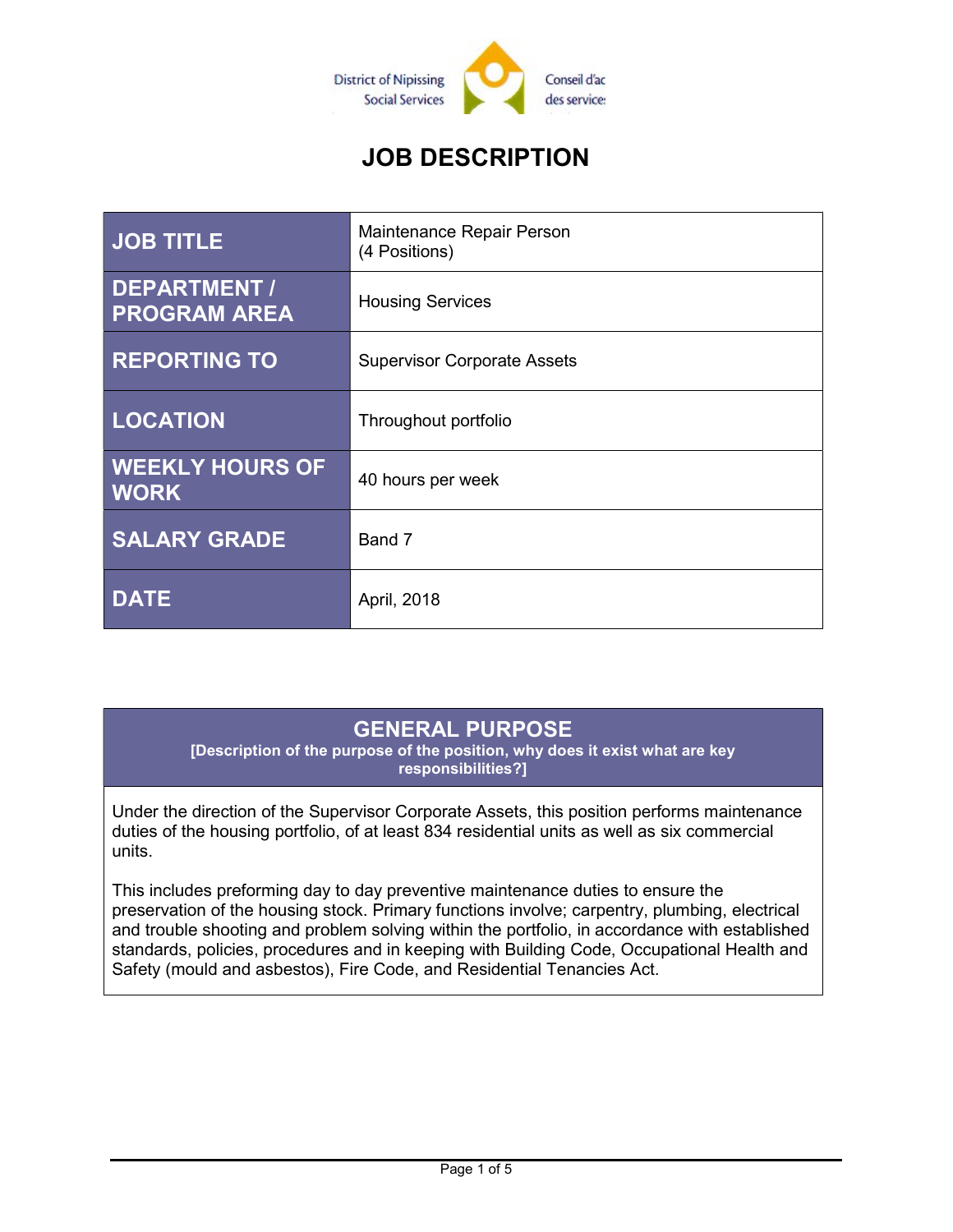# KEY ACTIVITIES

[Name and list under each the key activities of the position and percentage estimate of time for each section.]

- Ensures the preservation of assets by performing a high standard of maintenance duties, responsible for identifying and reporting potential of risk to protect the safety of our residents and our assets.
- Delivers the preventive maintenance program with an emphasis on mitigating risks throughout the entire housing portfolio and commercial buildings.
- Carpentry: general carpentry including, but not limited to, repair and/or replacement of; doors, windows, flooring, kitchen cabinets, decks and railings.
- Plumbing: general plumbing including, but not limited to, repairs and/or replacement of; toilets, sinks, taps (interior and exterior).
- Electrical: general electrical including but not limited to, repair and/or replacement of electrical hardware such as; ceiling fixtures, plugs, light switches and smoke detectors.
- Painting/Drywall: general painting and drywall repairs including but not limited to, installation or repair of drywall or plaster, mud, sand and painting.
- General maintenance such as lock replacement at move out, replacement of smoke detectors and furnace filters.
- Exterior Landscaping: Removal of trees, tree trimming, trips to the dump, cut grass, etc.
- Exterior Building Maintenance: Repairs and/or replacement of shingles, soffit/fascia, eaves trough and screens. Eaves trough cleaning when required.
- Interior of Buildings: Move out repairs, repair and moving of appliances and cleaning when requested.
- Responsible for Life Safety Inspections; annual smoke detectors and door closures.
- Assists Maintenance staff with inspections when access to a unit is required.
- Responsible for Asbestos Remediation (Type 1, 2) and Mould Remediation.
- Maintains daily journal of work performed.
- Maintains inventory of supplies and submit orders to the office to replenish stock.
- Performs maintenance tasks in the event of emergencies as requested by the Supervisor Corporate Assets.
- Reports maintenance repairs and deficiencies to Maintenance Officer.
- Reports safety hazards to the Supervisor Corporate Assets.
- Reports vandalism and disturbances to Maintenance Officer and/or appropriate authorities.
- Ensures equipment is in safe operating condition and stored safely after each use.
- Completes vehicle inspection reports on daily basis as per Ministry of Transportation guidelines.
- Reports any problems with the company vehicle(s) and transport for servicing.
- Keeps office, tools and supplies in an organized and safe manner.
- Trains, provides direction and supervise students when assigned.

#### As a DNSSAB employee, the position is responsible for creating, maintaining and actively participating in a respectful workplace that is free of all forms of harassment, discrimination and violence.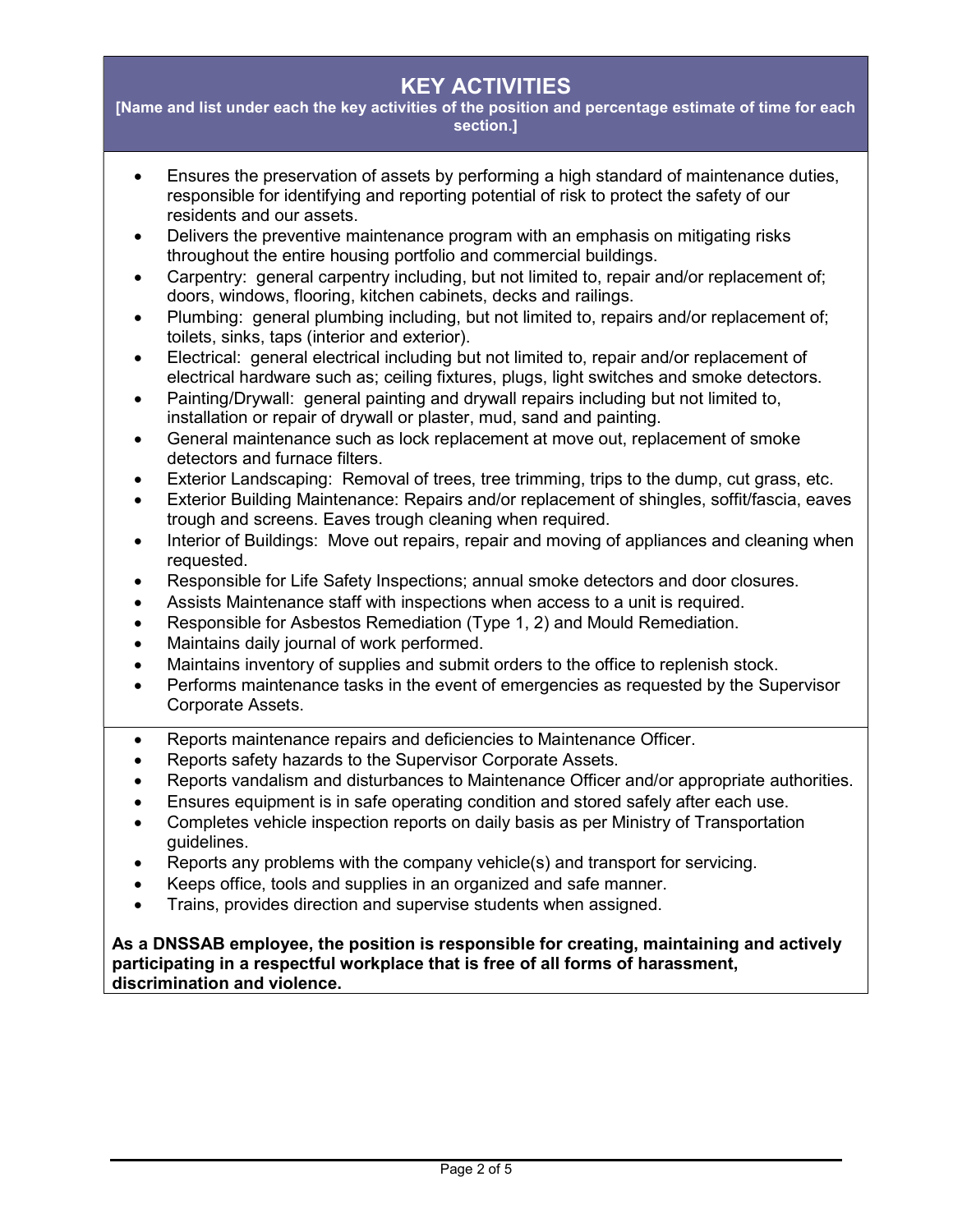# QUALIFICATIONS

- Secondary school diploma (Grade 12 or equivalent)
- Three years' experience in building maintenance.
- Asbestos Training (Type 1,2)
- Water Damage Restoration and Applied Microbial Remediation Certification
- WHMIS Certification and CPR/First Aid Certification
- Knowledge of Residential Tenancies Act.
- Knowledge of Occupational Health & Safety practices
- Knowledge and understanding of applicable Building Code requirements and Fire Codes.
- Knowledge of building maintenance, electrical & plumbing systems.
- Knowledge of the operation and maintenance of various equipment tools and equipment.
- Chainsaw Certification an asset.
- Valid Ontario Driver's License required.
- Ability to perform a broad range of maintenance repairs.
- Proficiency in the use of tools and equipment required to perform the functions of the position.
- Ability to work independently and as part of a team.
- Ability to respect confidentiality of tenants and staff.
- Ability to deal with a diverse client group with tact and diplomacy.
- Ability to relate to others in a tactful and professional manner.
- Interpersonal and communication skills required.
- Ability to operate equipment in a safe manner.
- Ability to trouble shoot and problem solve.
- Excellent organizational skills are required to organize and schedule daily work or tasks, while being sensitive to time constraints and resource availability. Will often be required to work toward meeting tight deadlines.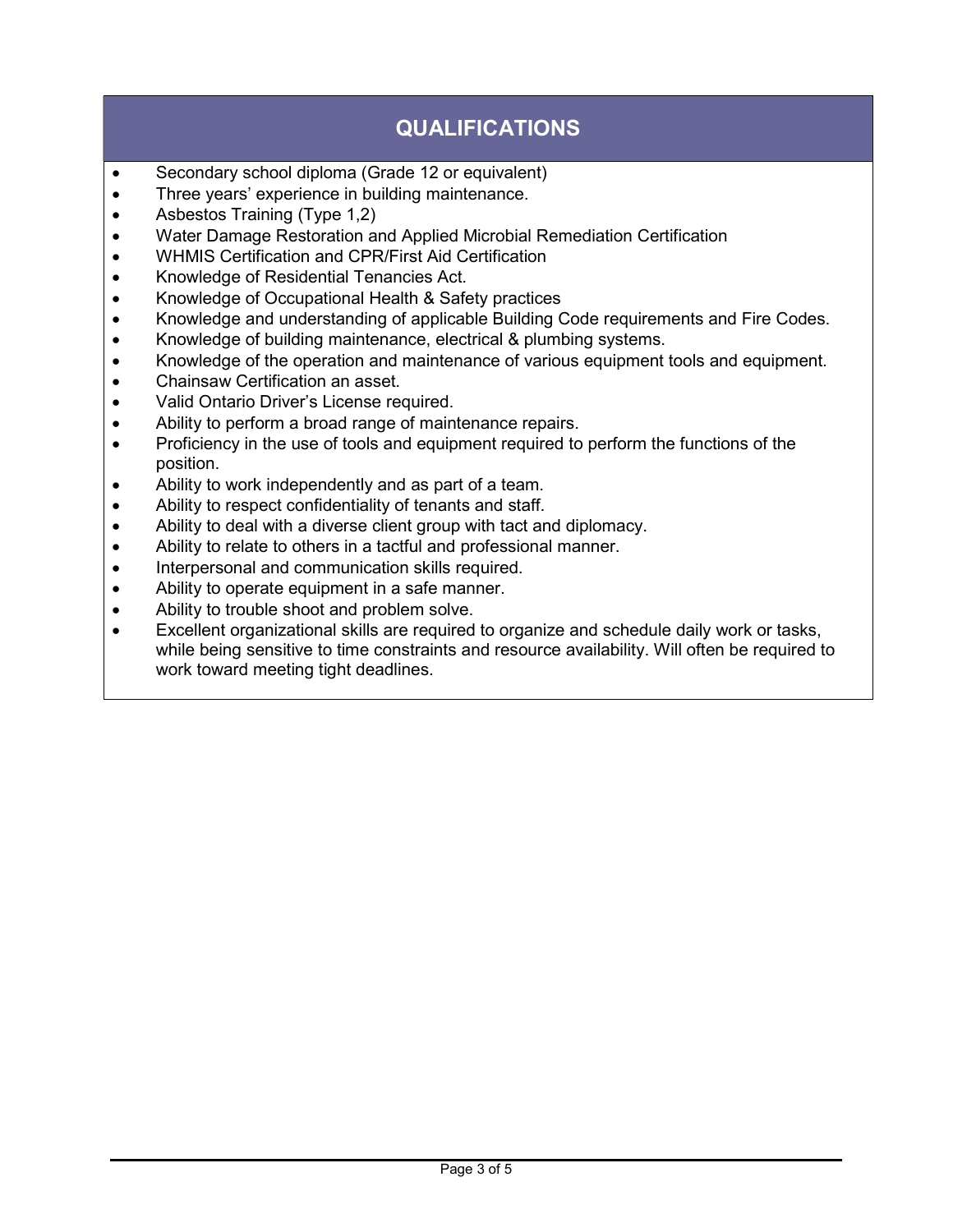# COMPENSABLE FACTORS

#### KNOWLEDGE

[This subfactor measures the general knowledge and specialized or vocational training necessary to perform the job duties in a satisfactory manner and has no relationship to the academic achievement of an employee. The degree levels are normally expressed in terms of formal education or equivalent. Similar levels of achievement can be obtained through related experience, courses or self-improvement.]

Grade 12 diploma with additional program up to 2 years or equivalent.

### EXPERIENCE

[Should be considered when the degrees of knowledge are established. It serves as a scale of measurement for the amount of practical experience that an average individual having the appropriate theoretical knowledge, specific education and specialized training, would require to be able to perform the job duties.]

Three (3) years

### JUDGEMENT

[Measures the choice of action required in applying methods, procedures, or policies to complete the tasks.]

The job requires that changes be recommended to established methods or procedures. Work involves a choice of methods or procedures or sequence.

### MENTAL EFFORT

[Measures the period of time wherein mental, visual and/or aural attentiveness is required on the job. Both the frequency and duration of the effort are to be considered.]

Almost continuous periods of intermediate duration.

#### PHYSICAL ACTIVITY

[Measures the physical activity by the type and duration required to perform the duties.]

Heavy activity of intermediate duration.

#### **DEXTERITY**

[Measures the level of dexterity required by a job. The levels of manual dexterity are determined by considering the elements of speed and/or accurate hand/eye (or hand/foot) coordination. Movements can be either fine or coarse.]

Employee is required to perform tasks that demand accuracy for safety and coordination of coarse movements, where speed is a secondary consideration.